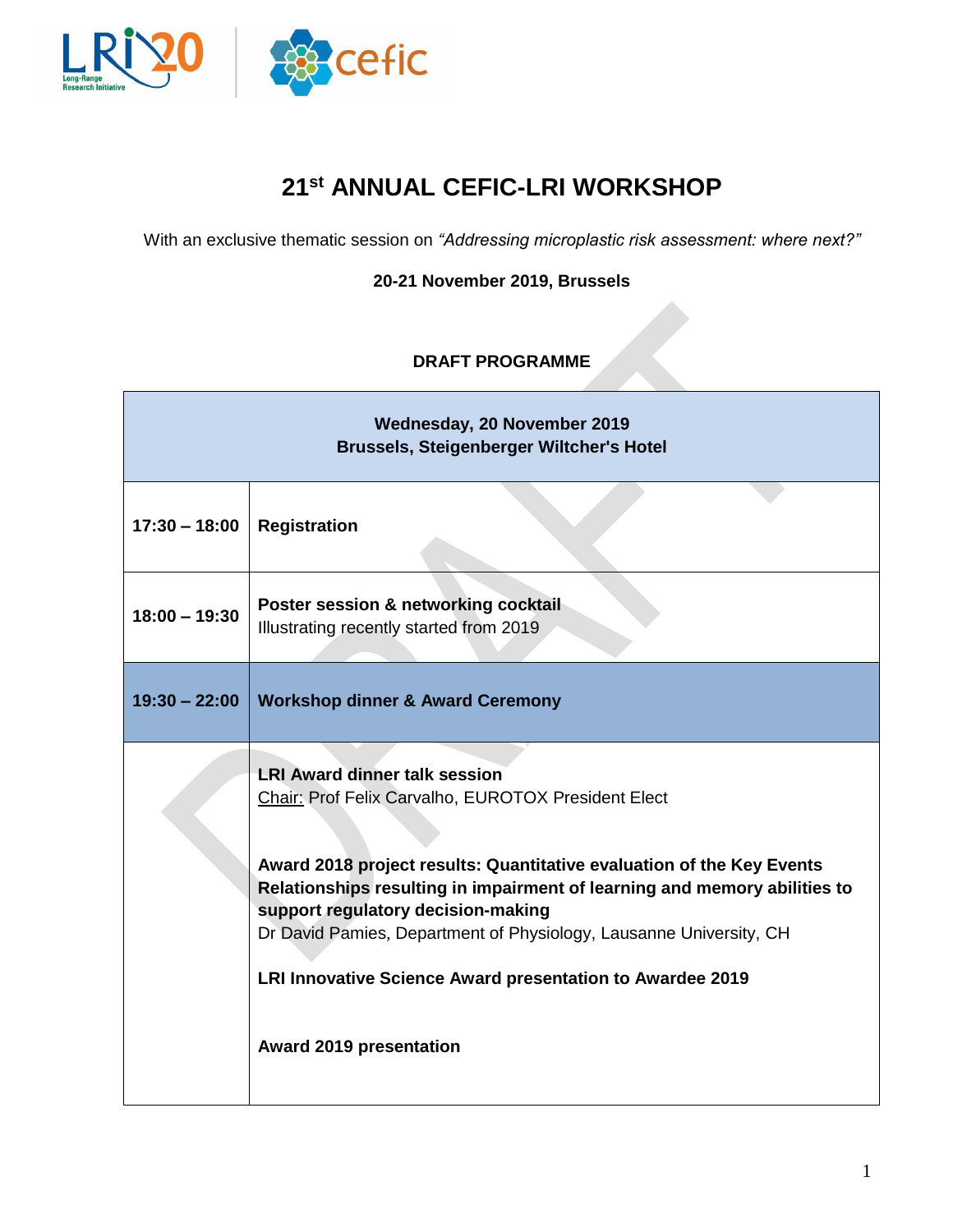

| Thursday, 21 November 2019<br><b>Brussels, Steigenberger Wiltcher's Hotel</b> |                                                                                                                                                                                                                                                               |  |
|-------------------------------------------------------------------------------|---------------------------------------------------------------------------------------------------------------------------------------------------------------------------------------------------------------------------------------------------------------|--|
| $8:00 - 8:45$                                                                 | <b>Registration and welcome coffee</b>                                                                                                                                                                                                                        |  |
| $8:45 - 9:00$                                                                 | Word of welcome, programme overview<br>Dr Heli Hollnagel, Dow, CH / Cefic LRI Issue Team Chair                                                                                                                                                                |  |
| $9:00 - 10:00$                                                                | Thematic session: Addressing microplastic risk assessment: where next?<br>Chair: Dr Jens Otte, BASF, DE                                                                                                                                                       |  |
| $9:00 - 9:20$                                                                 | Towards the development and application of an environmental risk<br>assessment framework for microplastic particles<br>Dr Todd Gouin, EnvironResearch, UK                                                                                                     |  |
| $9:20 - 9:40$                                                                 | Microplastics and health: particles past, present and future<br>Dr Stephanie Wright, King's College London, UK                                                                                                                                                |  |
| $9:40 - 10:00$                                                                | Speakers discussion: questions from the audience                                                                                                                                                                                                              |  |
| $10:00 - 13:00$                                                               | Plenary session I: Human health risk assessment<br>Finishing LRI projects with impact on exposure modelling and<br>assessment, in-vitro concentrations, and carcinogen thresholds<br>Chair: Dr Bruno Hubesch, LRI Programme Consultant, Innovation, Cefic, BE |  |
| $10:00 - 10:30$                                                               | AIMT7 - RVis: Open Access PBPK Modelling Platform<br>Dr George Loizou, Health and Safety Laboratory, Buxton, UK - TBC                                                                                                                                         |  |
| $10:30 - 11:00$                                                               | ECO36 - Paving the way for QIVIVE - from nominal to free to cellular<br>concentrations in in vitro assays<br>Prof Beate Escher, Helmholtz Centre for Environmental Research, Leipzig, DE                                                                      |  |
| $11:00 - 11:30$                                                               | <b>Coffee break</b>                                                                                                                                                                                                                                           |  |
| $11:30 - 12:00$                                                               | B17 - SHINE: Target and non-target Screening of cHemicals in the Indoor<br>enviroNment for human Exposure assessment<br>Dr Marja Lamoree, Vrije Universiteit Amsterdam, NL                                                                                    |  |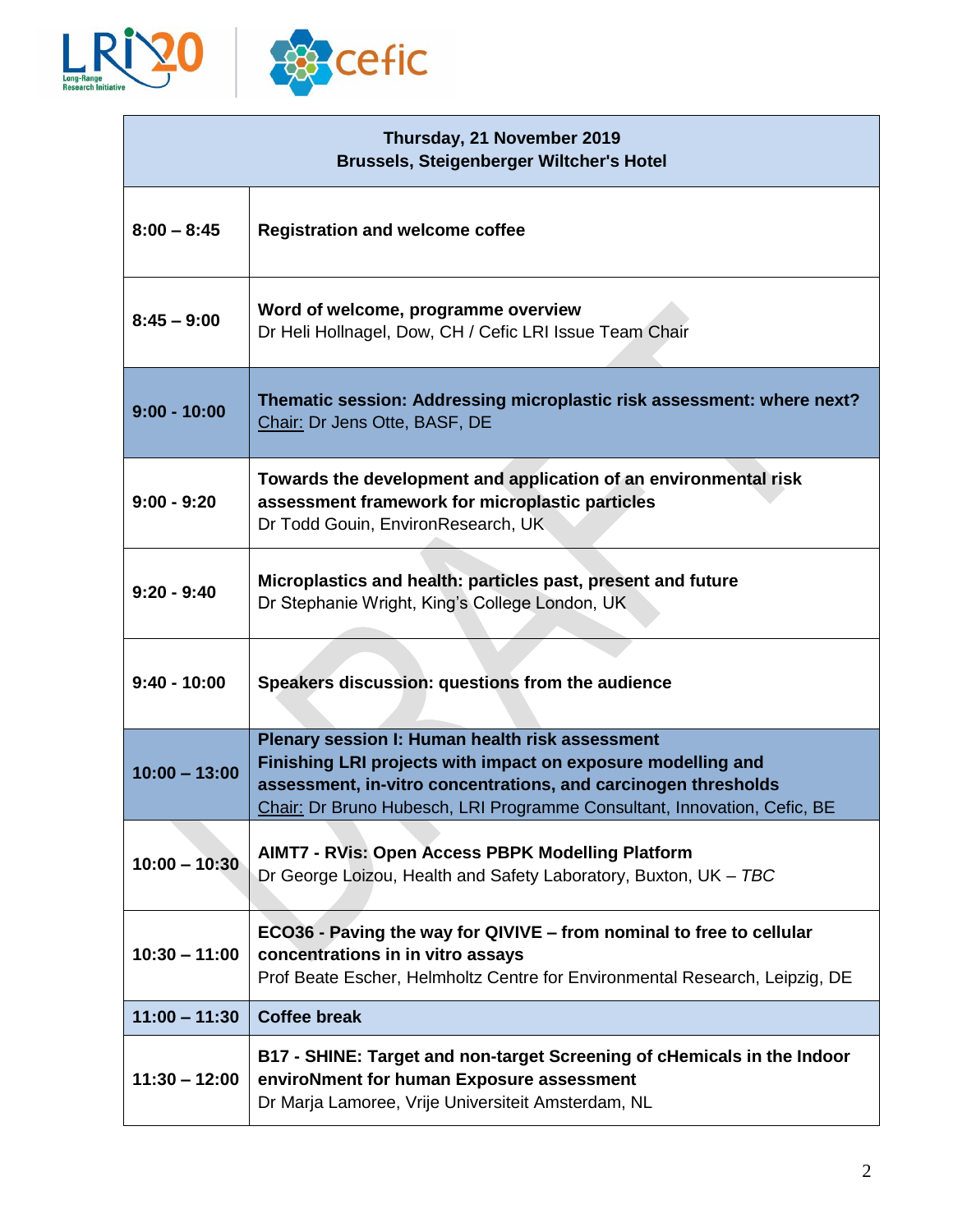



|                 | B18.2 - Incorporation of repeated dose study information for non-DNA-<br>reactive carcinogens into the CPDB database and analysis of threshold                                                                                                             |  |  |
|-----------------|------------------------------------------------------------------------------------------------------------------------------------------------------------------------------------------------------------------------------------------------------------|--|--|
| $12:00 - 12:30$ | values<br>Dr Monika Batke, Fraunhofer Institute for Toxicology and Experimental Medicine,                                                                                                                                                                  |  |  |
|                 | Hannover, DE                                                                                                                                                                                                                                               |  |  |
|                 | B20 - Experimental assessment of inhalation and dermal exposure to<br>chemicals during industrial and professional activities                                                                                                                              |  |  |
| $12:30 - 13:00$ | Dr Wouter Fransman, Netherlands Organisation for Applied Scientific Research                                                                                                                                                                               |  |  |
|                 | (TNO), Zeist, NL                                                                                                                                                                                                                                           |  |  |
| $13:00 - 14:30$ | Lunch                                                                                                                                                                                                                                                      |  |  |
| $14:30 - 16:30$ | <b>Plenary session II: Environmental risk assessment</b><br>Finishing LRI projects with impact on bioaccumulation, water solubility<br>and adaptation of microbial communities<br>Chair: Dr Bruno Hubesch, LRI Programme Consultant, Innovation, Cefic, BE |  |  |
| $14:30 - 15:00$ | ECO29 - CHEMADAPT - Application of chemostat systems to include<br>adaptation of microbial communities in persistency testing<br>Prof John Parsons, University of Amsterdam, NL                                                                            |  |  |
| $15:00 - 15:30$ | ECO34 - A tiered testing strategy for rapid estimation of bioaccumulation<br>by a combined modelling - in vitro testing approach<br>Prof Kristin Schirmer, Swiss Federal Institute of Aquatic Science and<br>Technology, Dübendorf, CH - TBC               |  |  |
| $15:30 - 16:00$ | ECO37 - D-BASS - Developing a Bioaccumulation Assessment Strategy for<br><b>Surfactants</b><br>Prof Steven Droge, University of Amsterdam, NL - TBC                                                                                                        |  |  |
|                 | ECO38 - Cross-validation for improving determinations of water solubility                                                                                                                                                                                  |  |  |
| $16:00 - 16:30$ | for difficult to test substances                                                                                                                                                                                                                           |  |  |
|                 | Prof Philipp Mayer, Technical University of Denmark, Lyngby, DK                                                                                                                                                                                            |  |  |
| $16:30 - 16:40$ | <b>Cocktails in Stresa</b><br>Dr Rick Becker, American Chemistry Council (ACC), US                                                                                                                                                                         |  |  |
|                 | Conclusions of the workshop and future perspectives on the LRI                                                                                                                                                                                             |  |  |
| $16:40 - 16:50$ | programme<br>Dr Pierre Barthelemy, Executive Director, Innovation, Cefic, BE - TBC                                                                                                                                                                         |  |  |
| $16:50 - 17:00$ | <b>Close of Cefic-LRI Workshop 2019</b><br>Dr Bruno Hubesch, LRI Programme Consultant, Innovation, Cefic, BE                                                                                                                                               |  |  |
| 17:00           | <b>Farewell &amp; networking coffee</b>                                                                                                                                                                                                                    |  |  |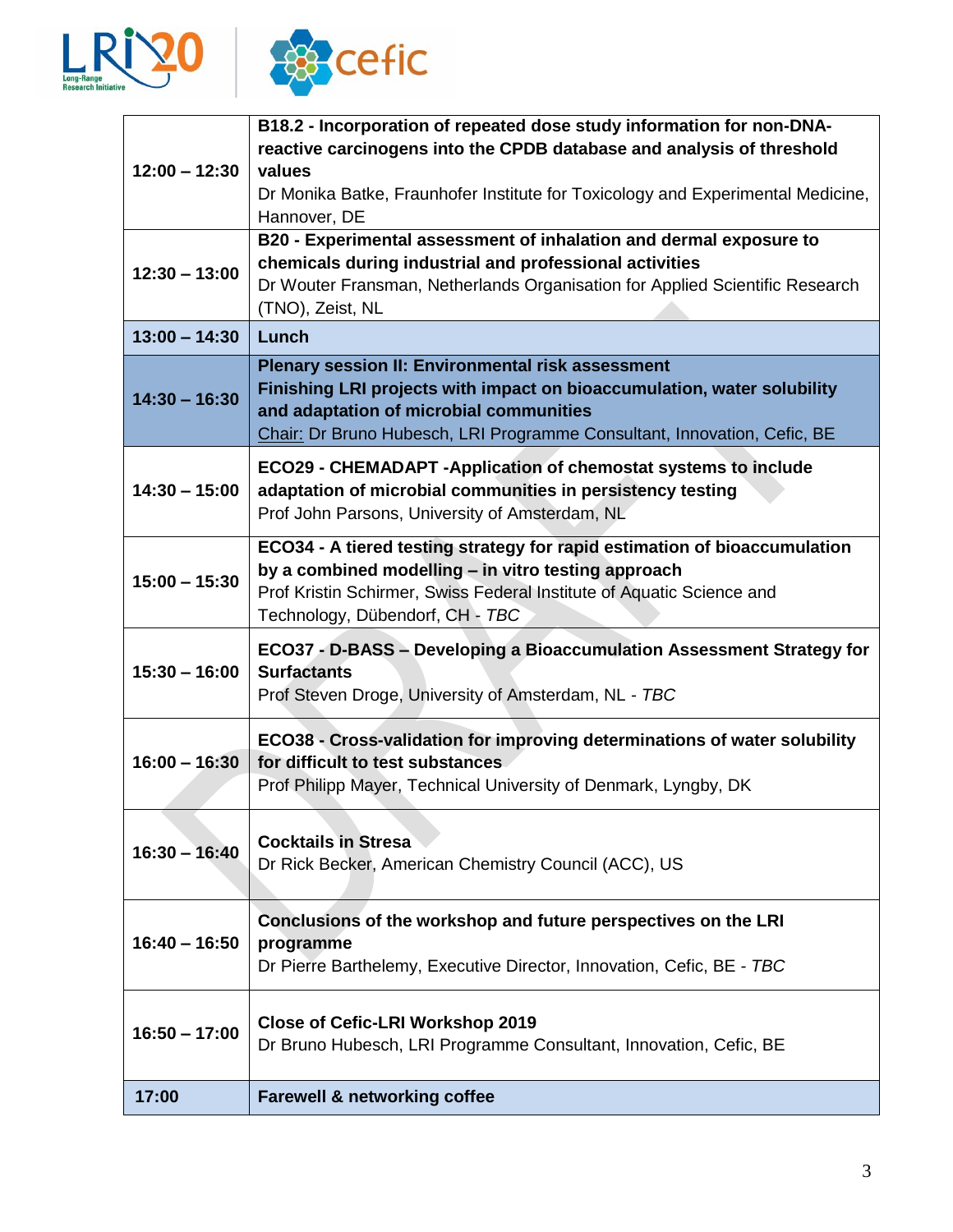

## **POSTER SESSION**

| <b>Posters</b> |                                                                                                                                                                              |                                                                                    |  |  |
|----------------|------------------------------------------------------------------------------------------------------------------------------------------------------------------------------|------------------------------------------------------------------------------------|--|--|
| Project        | <b>Title (tentative)</b>                                                                                                                                                     | <b>Presenter</b>                                                                   |  |  |
| <b>AIMT5.2</b> | A computational model for neural tube closure for in<br>silico predictive toxicology of neural tube defects                                                                  | Prof Dr Aldert Piersma - TBC<br><b>RIVM</b><br>Bilthoven, NL                       |  |  |
| <b>B12.3</b>   | Extension and experimental validation of the multi-<br>pathway exposure model DustEx                                                                                         | Prof John Little - TBD<br>Virginia Tech (VT)<br>Blacksburg, VA, USA                |  |  |
| <b>B15.3</b>   | ECEL v3.0: Technical improvements and population<br>of the integrated risk management measure (RMM)<br>library                                                               | Dr Fransman Wouter<br><b>TNO</b><br>Zeist, NL                                      |  |  |
| B19.2          | Refinement of a framework for extrapolating of<br>worker exposure measurement data                                                                                           | Dr Fransman Wouter<br><b>TNO</b><br>Zeist, NL                                      |  |  |
| <b>B21</b>     | In Vitro Data to Parameterise PBPK Models For<br><b>Inhalation Exposure</b>                                                                                                  | Dr Katharina Schwarz<br><b>Fraunhofer ITEM</b><br>Hannover, DE                     |  |  |
| C <sub>7</sub> | <b>ELUMICA: Elucidating Microbial Metabolic Capacity</b>                                                                                                                     | Dr Saskia Sperber<br><b>BASF SE</b><br>Ludwigshafen, DE                            |  |  |
| <b>ECO40.2</b> | Investigations on the bioconcentrations of<br>xenobiotics in the freshwater amphipod Hyalella<br>Azteca and inter-laboratory comparison of a new<br><b>BCF</b> test protocol | <b>Prof Dr Christian Schlechtriem</b><br>Fraunhofer IME<br>Schmallenberg, DE - TBC |  |  |
| <b>ECO47</b>   | SNAPFISH: Searching for refiNed in vitro<br>Approaches to Predict bioconcentration in FISH                                                                                   | Dr Kilian Smith<br><b>RWTH Aachen University</b><br>Aachen, DE                     |  |  |
| <b>ECO48</b>   | NANO2PLAST: Extending nanoparticle models to<br>open source models of the fate and transport of<br>microplastic in aquatic systems                                           | <b>Prof Matthew MacLeod</b><br><b>Stockholm University</b><br>Stockholm, SE        |  |  |
| <b>ECO49</b>   | METAS: Microplastic Effect Thresholds for Aquatic<br><b>Species</b>                                                                                                          | <b>Prof Bart Koelmans</b><br><b>Wageningen University</b><br>Wageningen, NL        |  |  |